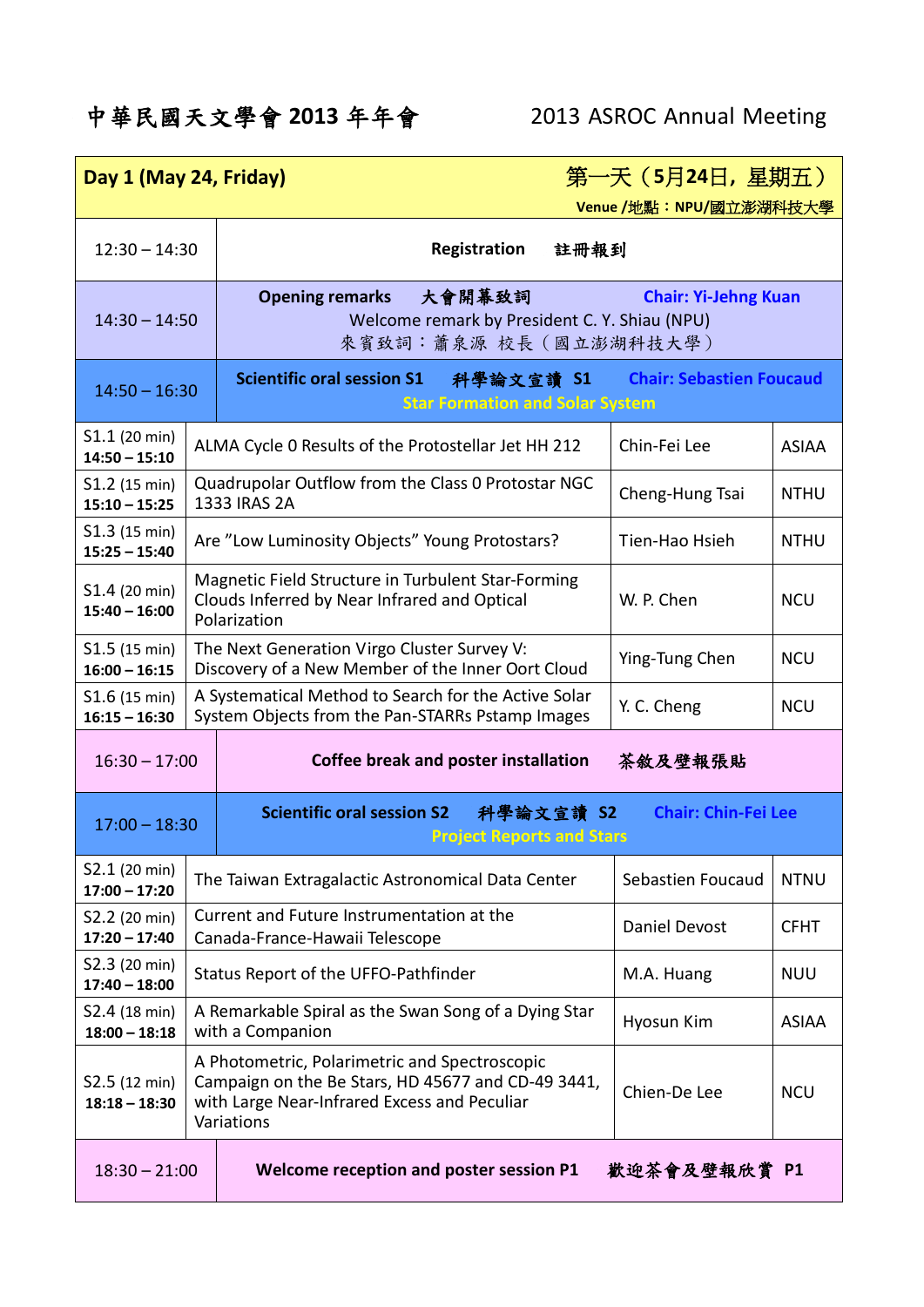| 第二天 (5月25日, 星期六)<br>Day 2 (May 25, Saturday)<br>Venue /地點: NPU/國立澎湖科技大學 |      |                                                                                                                                                                         |                           |              |  |  |
|-------------------------------------------------------------------------|------|-------------------------------------------------------------------------------------------------------------------------------------------------------------------------|---------------------------|--------------|--|--|
| $09:00 - 10:00$                                                         |      | 大會講演 (I) (科研類)<br>Plenary talk (I)<br><b>Chair: Yi-Jehng Kuan</b><br>"Probing Strong Gravity with Accreting Black Holes"<br>Prof. Andy Fabian (University of Cambridge) |                           |              |  |  |
| $10:00 - 10:45$                                                         |      | Scientific oral session S3 科學論文宣讀 S3<br><b>Black Holes and AGNs</b>                                                                                                     | <b>Chair: Yi Chou</b>     |              |  |  |
| S3.1 (18 min)<br>$10:00 - 10:18$                                        |      | Investigating the Event Horizon of Supermassive Black<br>Hole with the Greenland Telescope                                                                              | Cheng-Yu Kuo              | <b>ASIAA</b> |  |  |
| S3.2 (12 min)<br>$10:18 - 10:30$                                        | 75   | Binary Period of the Supermassive Black Holes in 3C                                                                                                                     | Hung-Shuo Chen            | <b>ASIAA</b> |  |  |
| S3.3 (15 min)<br>$10:30 - 10:45$                                        |      | Optical Variability of type 2 AGNs Monitored with<br>Pan-STARRS MD Survey                                                                                               | I-Chenn Chen              | <b>NCU</b>   |  |  |
| $10:45 - 11:30$                                                         |      | Coffee break, group photo and poster session P2<br>茶敘、與會來賓團體照及壁報欣賞 P2                                                                                                   |                           |              |  |  |
| $11:30 - 12:30$                                                         |      | <b>Scientific oral session S4</b><br>科學論文宣讀 S4<br><b>Extragalactic (I)</b>                                                                                              | <b>Chair: Linwen Chen</b> |              |  |  |
| S4.1 (18 min)                                                           |      |                                                                                                                                                                         |                           |              |  |  |
| $11:30 - 11:48$                                                         |      | Evidence for a ~300 Mpc Scale Local Under-density in<br>the Galaxy Distribution                                                                                         | Ryan Keenan               | <b>ASIAA</b> |  |  |
| S4.2 (12 min)<br>$11:48 - 12:00$                                        |      | The Physical Properties of X-ray Detected 70 µm<br>Galaxies                                                                                                             | Ming-Yi Lin               | <b>NTNU</b>  |  |  |
| S4.3 (18 min)<br>$12:00 - 12:18$                                        | QSOs | Mid-Infrared Properties of Optically Selected Red                                                                                                                       | Anli Tsai                 | <b>NCU</b>   |  |  |
| S4.4 (12 min)<br>$12:18 - 12:30$                                        |      | UKIDSS-UDS: UV-Luminosity Density at $1 < z < 3$                                                                                                                        | Ching-Min Lo              | <b>NTNU</b>  |  |  |
| $12:30 - 13:30$                                                         |      | Lunch break and poster session P3 午餐及壁報欣賞 P3                                                                                                                            |                           |              |  |  |
| $13:30 - 19:00$                                                         |      | Group discussions                                                                                                                                                       | 分組討論/自由參訪                 |              |  |  |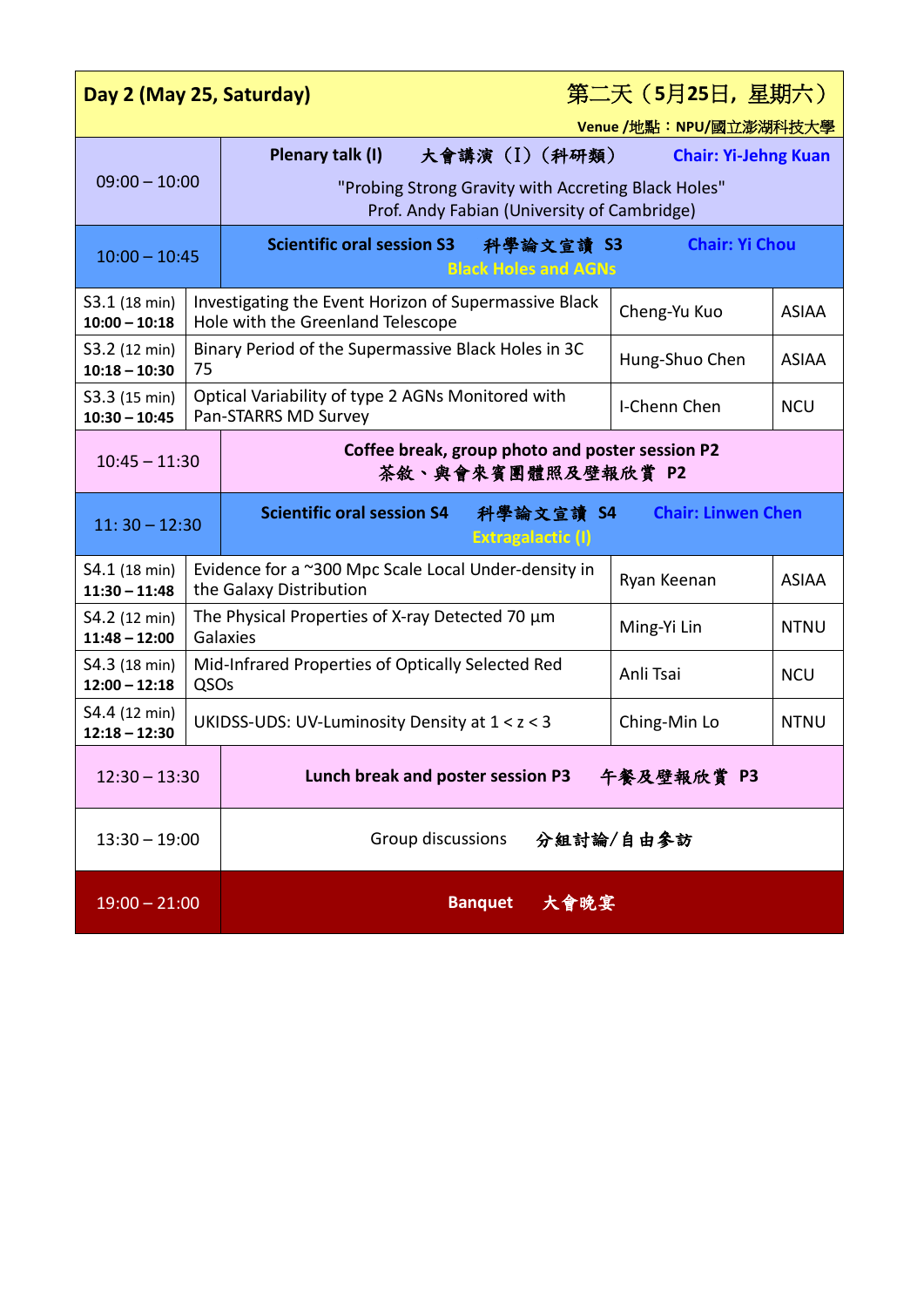**Day 3 (May 26, Sunday)** 第三天(**5**月**26**日**,** 星期日)

| Venue /地點: NPU/國立澎湖科技大學                                                                                                   |                                                                                                          |                                                                                                                                                              |                                                                       |                                                                       |                |              |
|---------------------------------------------------------------------------------------------------------------------------|----------------------------------------------------------------------------------------------------------|--------------------------------------------------------------------------------------------------------------------------------------------------------------|-----------------------------------------------------------------------|-----------------------------------------------------------------------|----------------|--------------|
| $09:00 - 10:00$                                                                                                           |                                                                                                          | Plenary talk (II)<br>大會講演 (II) (科普類)<br><b>Chair: Wen-Ping Chen</b><br>"The Past, Present, and Future of Searching for Extraterrestrial Life"                |                                                                       |                                                                       |                |              |
| $10:00 - 10:45$                                                                                                           |                                                                                                          | Dr. Donald Goldsmith (Interstellar Media)<br>General Assembly, best poster awards & presentations<br>會員大會、頒發最佳壁報論文獎及得獎論文口頭報告<br><b>Chairs: Yi-Jehng Kuan</b> |                                                                       |                                                                       |                |              |
| $10:45 - 11:30$                                                                                                           |                                                                                                          | Coffee break and poster session P4<br>茶敘及壁報欣賞 P4                                                                                                             |                                                                       |                                                                       |                |              |
| $11:30 - 12:30$                                                                                                           |                                                                                                          | <b>Scientific oral session S5</b><br>科學論文宣讀 S5                                                                                                               |                                                                       | <b>Education &amp; Public Outreach session E1</b><br>天文教育及業餘天文活動報告 E1 |                |              |
|                                                                                                                           | <b>Scientific oral session S5</b><br>科學論文宣讀 S5<br><b>Chair: Yi-Nan Chin</b><br><b>Extragalactic (II)</b> |                                                                                                                                                              |                                                                       |                                                                       |                |              |
| S5.1 (18 min)<br>$11:30 - 11:48$                                                                                          |                                                                                                          | PAH Formation History in Galaxies                                                                                                                            |                                                                       |                                                                       | Ji Yeon Seok   | <b>ASIAA</b> |
| S5.2 (12 min)<br>$11:48 - 12:00$                                                                                          |                                                                                                          | The Contribution from Circumstellar Dust to the<br>Integrated Spectral Energy Distribution of the Large<br>Mei-Chun Lin<br><b>ASIAA</b><br>Magellanic Cloud  |                                                                       |                                                                       |                |              |
| S5.3 (18 min)<br>$12:00 - 12:18$                                                                                          | The Evolved-Star Dust Budget in Nearby Galaxies<br>Sundar Srinivasan                                     |                                                                                                                                                              |                                                                       |                                                                       | <b>ASIAA</b>   |              |
| S5.4 (12 min)<br>$12:18 - 12:30$                                                                                          | Properties of Galaxies in Groups up to z=2 from the<br>Ho Hsiao<br><b>UKIDSS Ultra-Deep Survey</b>       |                                                                                                                                                              |                                                                       |                                                                       |                | <b>NTNU</b>  |
| <b>Education &amp; Public Outreach session E1</b><br>天文教育及業餘天文活動報告 E1<br><b>Chair: Hsin-Chang Chi</b>                     |                                                                                                          |                                                                                                                                                              |                                                                       |                                                                       |                |              |
| E1.1 (45 min)<br>$11:30 - 12:15$                                                                                          | 天地玄黄宇宙洪荒 – 談天體碰撞與人類歷史<br>Wen-Ping Chen                                                                   |                                                                                                                                                              |                                                                       |                                                                       | <b>NCU</b>     |              |
| $E1.2$ (15 min)<br>$12:15 - 12:30$                                                                                        |                                                                                                          | High Schools in Taiwan Joining the International<br>Arena to Find Asteroids Using Pan-STARRS Data                                                            |                                                                       |                                                                       | Shih-Chao Lin  | 國立大<br>里高中   |
| Lunch break and poster session P5<br>午餐及壁報欣賞 P5<br>$12:30 - 14:00$                                                        |                                                                                                          |                                                                                                                                                              |                                                                       |                                                                       |                |              |
| $14:00 - 15:30$                                                                                                           |                                                                                                          | <b>Scientific oral session S6</b><br>科學論文宣讀 S6                                                                                                               | <b>Education &amp; Public Outreach session E2</b><br>天文教育及業餘天文活動報告 E2 |                                                                       |                |              |
| <b>Scientific oral session S6</b><br>科學論文宣讀 S6<br><b>Chair: Sheng-Yuan Liu</b><br><b>Extragalactic (III) &amp; Pulsar</b> |                                                                                                          |                                                                                                                                                              |                                                                       |                                                                       |                |              |
| S6.1 (18 min)<br>$14:00 - 14:18$                                                                                          | Radio Galaxies: Their Dynamics and<br>Episodic Jet Activities                                            |                                                                                                                                                              |                                                                       | Chiranjib Konar                                                       | <b>ASIAA</b>   |              |
| S6.2 (12 min)<br>$14:18 - 14:30$                                                                                          |                                                                                                          | Measuring Galaxy Environment with<br>Spectroscopic and Photometric Redshifts                                                                                 |                                                                       |                                                                       | Chuan-Chin Lai |              |
| S6.3 (18 min)<br>$14:30 - 14:48$                                                                                          |                                                                                                          | The Most Massive Galaxies in X-ray<br>Associated and Non-associated Groups                                                                                   |                                                                       |                                                                       | Chin-Wei Chen  |              |
| S6.4 (12 min)<br>$14:48 - 15:00$                                                                                          | The Analysis of Parameter Constraints on<br><b>Reionization Process</b>                                  |                                                                                                                                                              |                                                                       | Fang-Chun Liu                                                         |                | <b>ASIAA</b> |